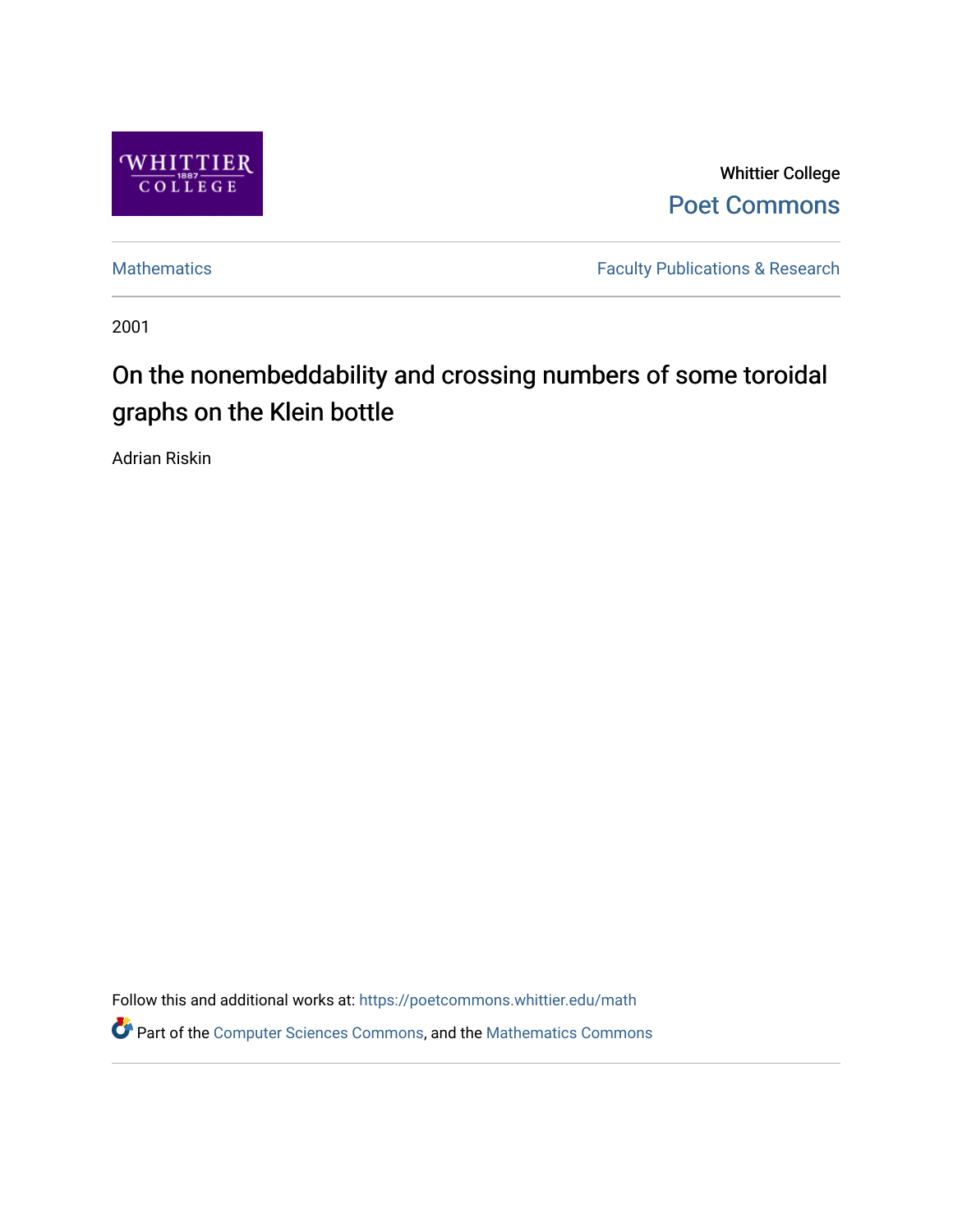

Discrete Mathematics 234 (2001) 77–88

### **DISCRETE MATHEMATICS**

www.elsevier.com/locate/disc

## On the nonembeddability and crossing numbers of some toroidal graphs on the Klein bottle

Adrian Riskin

*Department of Mathematics, Mary Baldwin College, Staunton, VA 24401, USA*

Received 7 October 1997; revised 1 October 1999; accepted 10 April 2000

#### Abstract

We show that toroidal polyhedral maps with four or more disjoint homotopic noncontractible circuits are not embeddable on the projective plane and that toroidal polyhedral maps with five or more disjoint homotopic noncontractible circuits are not embeddable on the Klein bottle. We also show that the Klein bottle crossing numbers of  $C_m \times C_n$  ( $m \le n$ ) for  $m = 3, 4, 5, 6$  are 1,2,4, and 6, respectively, and give upper bounds for all other values of  $n$ . These crossing numbers display atypical behavior in that the value depends only on  $m$  instead of on both  $m$  and  $n$  as is the case for the plane and projective plane.  $\odot$  2001 Elsevier Science B.V. All rights reserved.

*Keywords:* Crossing numbers; Polyhedral maps; Representativity; Reimbedding

#### 1. Introduction

It is a well known yet still amusing fact that  $K_7$ , while embeddable in the torus, is not embeddable in the Klein bottle [3]. Since the two surfaces are so similar, this situation would seem to be a fairly special one. We show that in some sense it is not so rare by giving a broad infinite class of toroidal graphs, i.e. toroidal polyhedral maps with five or more disjoint homotopic noncontractible circuits, which are not embeddable in the Klein bottle (a map is *polyhedral* if no two closed faces have a multiplyconnected union). We also show that toroidal polyhedral maps with four or more disjoint homotopic noncontractible circuits are not projective planar. The *representativity* of an embedding of a graph in a surface  $S$  the minimum number of points in which a noncontractible curve in  $S$  meets the graph; thus a polyhedral embedding has representativity at least 3. Our results concerning nonembeddabilityare in the spirit of a number of interesting theorems about representativity and reimbeddings by Robertson, Vitray, Archdeacon, and others (see [13] for a useful survey).

The plane crossing numbers of the graphs  $C_m \times C_n$  were first studied by Harary et al. [4]. Note that when considering  $C_m \times C_n$  we always assume  $m \leq n$ . The exact values

 $0012-365X/01/\$$  - see front matter  $\odot$  2001 Elsevier Science B.V. All rights reserved. PII: S0012-365X(00)00193-X

*E-mail address:* ariskin@mbc.edu (A. Riskin).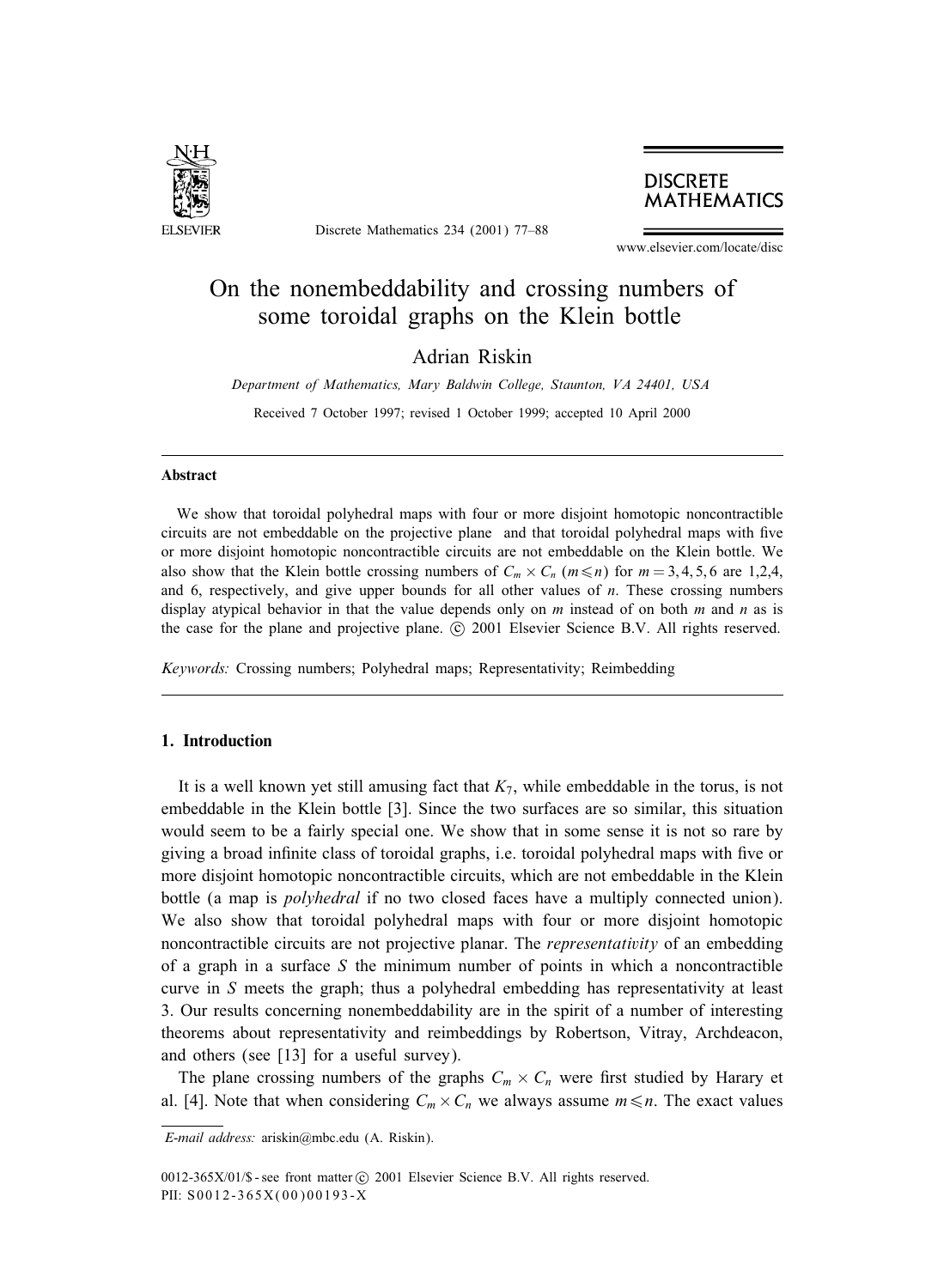for  $m = 3, 4$ , and 5 are [1,10,8] n, 2n, and 3n, respectively. The author [11] calculated the projective plane crossing numbers of  $C_3 \times C_n$  to be 2 for  $n=4$  and  $n-1$  for  $n > 4$ . Recently, a great deal of important work has been done on the plane crossing numbers of these graphs by Richter and Thomassen [9] and Klesc et al. [8]. In this paper, we show that the Klein bottle crossing numbers of  $C_m \times C_n$  for  $m = 3, 4, 5$ , and 6 are 1, 2, 4, and 6, respectively. We also give an upper bound for the Klein bottle crossing numbers of  $C_m \times C_n$  for  $7 \le m$  and conjecture that equality holds. Note that it follows from the results of [1,10,11] that the crossing number of  $C_m \times C_n$  increases with both  $m$  and  $n$  on both the plane and projective plane. Interestingly, this turns out not to be the case for the Klein bottle. It follows from our results that the Klein bottle crossing number of  $C_m \times C_n$  depends only on m for  $3 \le m \le 6$ . This is also the case for arbitrary  $m$  and sufficiently large  $n$ , and we conjecture it is always the case.

#### 2. Definitions and preliminary material

A *map* is an embedded graph. We denote the underlying graph of a map M by  $G(M)$  when it is necessary to distinguish between them. We tend to conflate the two concepts when no confusion is likely to arise, as well as to conflate faces of a map with their closures or with their bounding circuits in the underlying graph. If  $H$  is a subgraph of  $G$ , we denote the subgraph obtained by removing the vertices of  $H$  by G–H. A circuit C in a graph G is *peripheral* provided that G–C is connected and C has no chords.

If C is a circuit in a graph G, then the C-*contraction* of G, denoted by  $G/C$ , is the graph obtained from  $G$  by contracting  $C$  to a vertex. If  $C$  is a circuit in the underlying graph  $G(M)$  of a map M in the (possibly pseudo) surface S which is noncontractible with respect to the embedding M, then the C-*contraction* of M is either the induced embedding of  $G(M)/C$  in the (possibly pseudo) surface  $S/C$  obtained by collapsing C in S to a single point, or else that (possibly pseudo) surface itself. Also, a *polyhedral subannulus* of a toroidal polyhedral map M is a noncontractible subcomplex of M which is homeomorphic to an annulus, and which becomes a spherical polyhedral map when the two bounding circuits are capped. The *relative interior* of a polyhedral subannulus S, denoted *relint* S, is S without its bounding disjoint homotopic noncontractible circuits. The standard toroidal embedding of  $C_m \times C_n$  is the natural self-dual toroidal quadrangulation.

Let P be a simple path in a map M. If x and y are vertices of P, then  $P[x, y]$  is the subpath of P joining x and y. P is called a  $W_v$ -path if for each face F and vertices  $x, y \in P \cap F$ ,  $P[x, y] \subset F$ . This terminology is due to Klee [6,7], who used a 'W' in honour of the creator, Wolf [David Barnette; personal communication]. A *revisit* of P is a pair of vertices  $\{x, y\} = P[x, y] \subset F$  for some face F of M. We say P *revisits* F if this occurs. A simple circuit in M is called a  $W_v$ -circuit if for each pair of vertices  $x, y \in C$ ,  $\{x, y\}$  is a revisit for at most one of the two xy-paths along C. Finally, we denote the crossing number of G on the Klein bottle by  $\overline{cr_2}(G)$ . All other terms are standard, and may be found, e.g. in [2].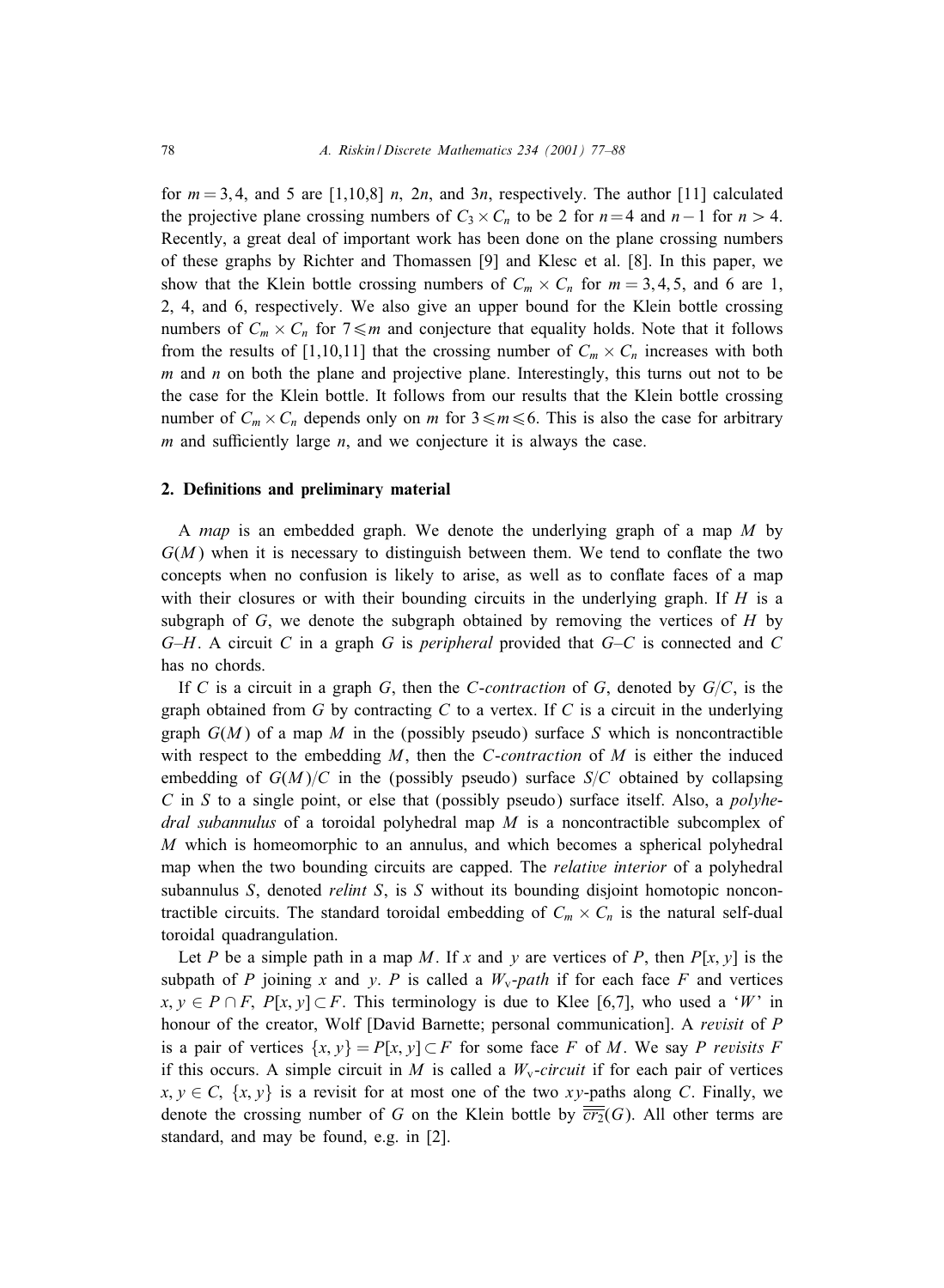#### 3. On the nonembeddability of toroidal maps

Lemma 3.1. *Let* M *be a toroidal polyhedral map with k disjoint homotopic noncontractible circuits*  $C_1 \cdots C_k$ . *Then M has k disjoint homotopic noncontractible circuits which partition* M *into* k *polyhedral subannuli*.

**Proof.** The k circuits  $C_1 \cdots C_k$  partition M into k annuli, which will fail to be polyhedral only if some  $C_i$  revisits a face. Suppose without loss of generality that  $C_1 \cdots C_k$ are a set of disjoint homotopic noncontractible circuits which yield the lowest total number of such revisits. If they yield no revisits, we are done, so assume that, e.g.,  $C_1$ revisits a face  $F$ . Let x and y be two vertices in different components of the revisit. Then replacing the appropriate  $C_1[x, y]$  by one of the two paths along F from x to y will eliminate that particular revisit. Since  $M$  is polyhedral, no new revisits are introduced, and it is clear that an appropriate choice of the  $xy$ -path along  $F$  will prevent the modified  $C_1$  from intersecting any of the other  $C_i$ 's. Thus, the modified  $C_1$ , along with  $C_2 \cdots C_k$  are a set of k disjoint homotopic noncontractible circuits which have fewer total revisits, contrary to assumption.  $\square$ 

We will also need the following three lemmas of Klee [6,7], Tutte [14], and the author [12], respectively.

**Lemma 3.2.** *Every polyhedron* (*i.e. plane polyhedral map*) *has a*  $W_y$  *path between each two vertices*.

Lemma 3.3. *A circuit* C *of a planar* 3-*connected graph* G *bounds a face in every planar embedding of* G *i4* C *is peripheral*.

Lemma 3.4. *If* C *is a peripheral circuit in a graph* G *such that its contraction yields a nonplanar graph*; *then* C *must bound a face in any projective plane embedding of* G.

We will also use the following evident facts frequently and without special mention: A plane graph is polyhedrally embedded if and only if it is 3-connected; collapsing a noncontractible curve (or circuit of an embedded graph) on the projective plane yields the sphere; and a peripheral circuit of a graph embedded on a surface must either bound a face or be noncontractible. We are now in a position to prove:

Theorem 3.5. *No toroidal polyhedral map with four disjoint homotopic noncontractible circuits is embeddable in the projective plane*.

**Proof.** Suppose that  $M$  is such a map on the torus. By Lemma 3.1, we may assume that the four disjoint homotopic noncontractible circuits  $C_1, C_2, C_3$ , and  $C_4$  bound polyhedral subannuli  $S_1, S_2, S_3$ , and  $S_4$ , where  $S_i$  is bounded by  $C_i$  and  $C_{i+1}$  (subscripts taken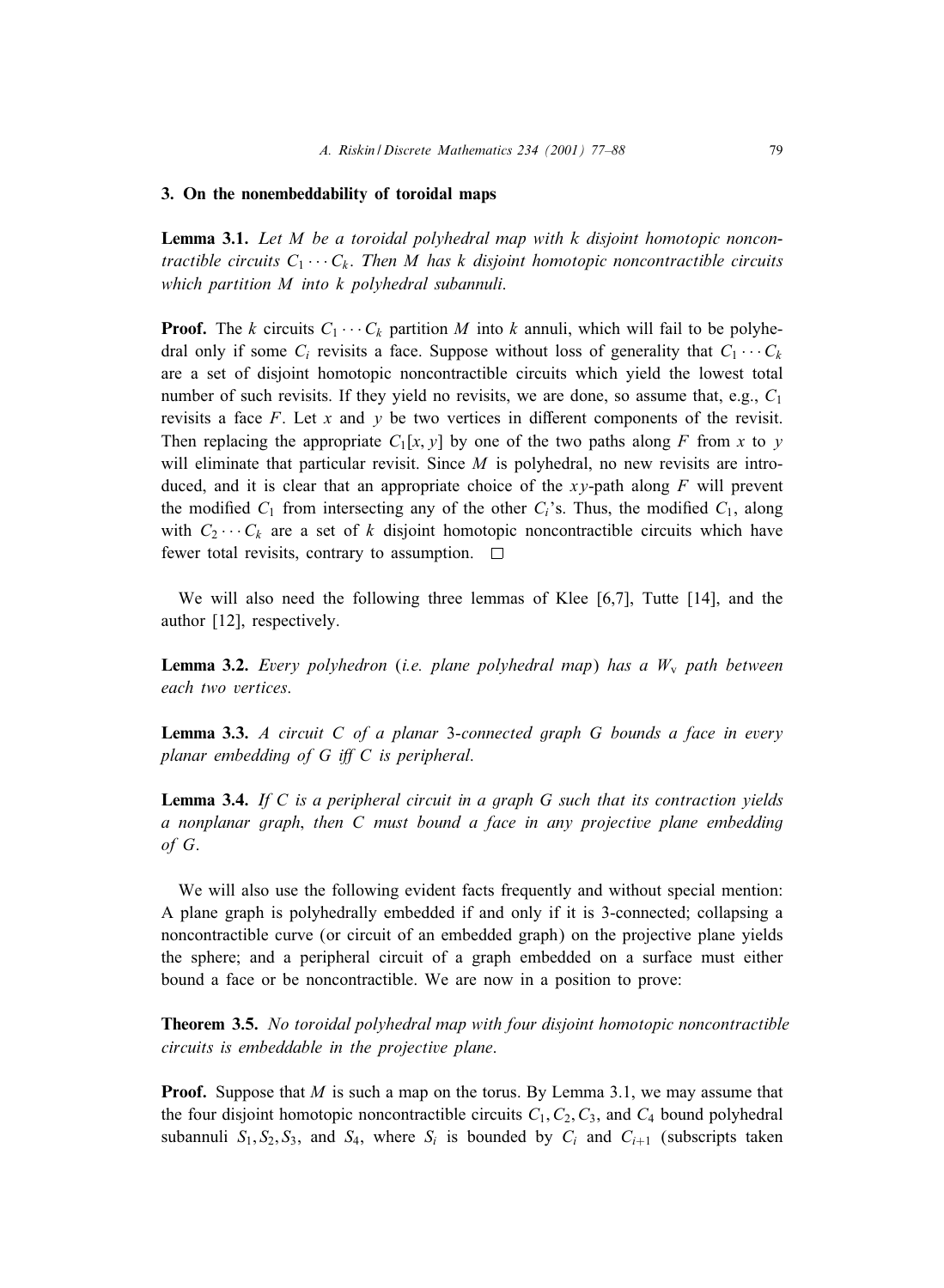mod 4). Let F be a face of M, and assume  $F \subset S_1$ . If  $S_1$  is contracted to a point, what remains is a polyhedral map  $M^*$  on the pseudosurface known as the pinched torus (i.e. a sphere with two points identified). Since  $M^*$  is polyhedral, every face is bounded by a peripheral circuit. Suppose that the graph G of  $M^*$  is planar. Then by Lemma 3.3, every facial circuit of  $M^*$  bounds a face in the plane embedding of G. Since the Euler characteristic of the pinched torus is 1, which is one less than that of the plane, this is a violation of Euler's theorem. Since  $M^*$  is a subcontraction of the graph obtained from  $M$  by contracting  $F$  to a point, that graph must be nonplanar as well.

Thus by Lemma 3.4,  $F$  and, mutatis mutandis, any face of  $M$ , must be a face in any projective plane embedding of  $M$ . Since the Euler characteristic of the projective plane is one greater than that of the torus, anyprojective plane embedding of the graph of  $M$  must have one face more than  $M$ . However, that will necessitate 3 faces containing some edge, which is impossible.  $\square$ 

Lemma 3.6. *The only possible contractions of the Klein bottle are the pinched torus*; *the projective plane*; *and the space obtained by joining two projective planes at a point*.

**Proof.** Let C be a noncontractible curve in the Klein bottle. We now consider the torus as the smooth orientable double cover of the Klein bottle. The preimage  $B$  of  $C$  in the torus is either a single noncontractible curve or a pair of disjoint homotopic noncontractible curves. In the first case, the  $B$ -contraction of the torus is the pinched torus. When the  $C$ -contraction of the Klein bottle is re-covered by the  $B$ -contraction of the torus, the other pairs of antipodal points are identified as well and the result is the projective plane.

In the second case, collapsing  $B$  yields a pair of spheres joined to one another at two points (a 'two pearl necklace'). Here when the C-contraction of the Klein bottle is re-covered with the B-contraction of the torus, either the antipodal points of each sphere are separately identified, in which case the result is two projective planes joined at a point, or else the points in one sphere are identified with the points in the other sphere, in which case the result is the pinched torus.  $\Box$ 

Note that if the collapsed noncontractible curve C happens to be a peripheral circuit of a map on the Klein bottle, then the resulting C-contraction can onlybe the pinched torus or the projective plane. This is because anycircuit in a 2-cell embedded graph whose contraction produces the two joined projective planes must separate the graph.

Lemma 3.7. *Let* M *be a toroidal polyhedral map with 7ve or more disjoint homotopic noncontractible circuits*; *and let* F *be a face of* M. *Removing the bounding circuit of* F *from* G(M) *yields a nonplanar graph*.

**Proof.** Let  $C_1, \ldots, C_5$  be five disjoint homotopic noncontractible circuits of M. By Lemma 3.1 they can be assumed to bound polyhedral subannuli  $P_1, \ldots, P_5$  of M. We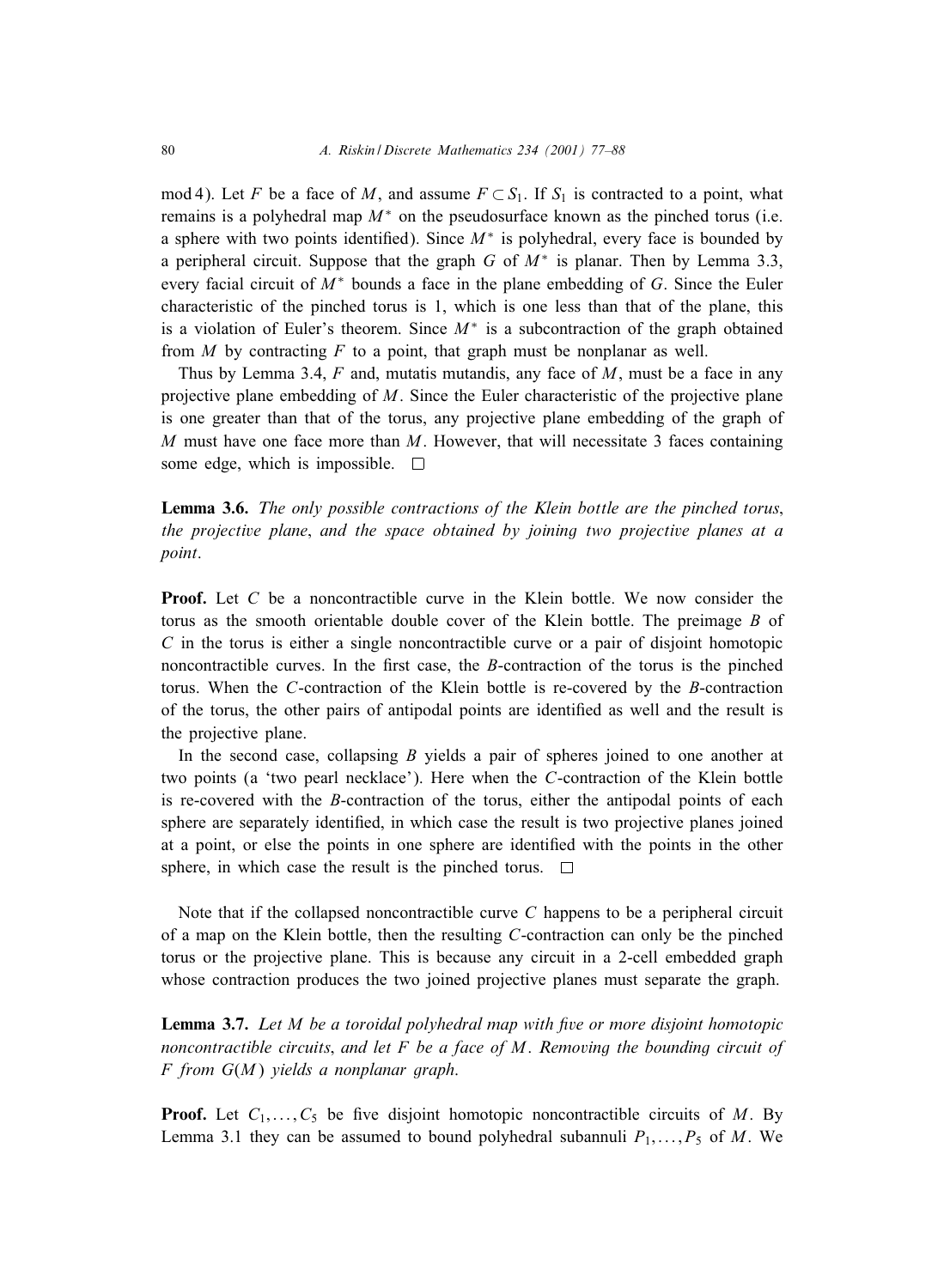assume further that these are labelled in such a way that  $P_i$  is bounded by  $C_i$  and  $C_{i+1}$ (subscripts taken mod 5). Suppose without loss of generality that  $F \subseteq P_3$ . Now, let u be a vertex in  $C_2$  and v a vertex in  $C_5$ . Note that the disjoint homotopic noncontractible circuits  $C_2$  and  $C_5$  induce a decomposition of M into two plane polyhedral maps P and Q, where we suppose that  $F \subseteq Q$ . Since F bounds a face in the unique (by Lemma 3.3) plane embedding of  $Q$ ,  $F$  is peripheral in  $Q$ . Thus, there is a path  $H$  in Q from u to v which misses F. The existence of  $C_1$  insures that u and v are not in the same face of the unique plane embedding of P. Thus,  $P \cup H$  is nonplanar, and since  $P \cup H \subseteq G(M) - F$ ,  $G(M) - F$  is nonplanar as well.  $\square$ 

Lemma 3.8. *Let* M *be a toroidal polyhedral map with 7ve or more disjoint homotopic noncontractible circuits*; *and let* F *be a face of* M. *Then if* G(M) *has a Klein bottle embedding in which* F *does not bound a face*; *the* F-*contraction of the Klein bottle must be the projective plane*.

**Proof.** Since F bounds a face in polyhedral map M, it is peripheral in  $G(M)$ , and so the F-contraction cannot be the two joined projective planes. Furthermore, by Lemma 3.7,  $G(M) - F$  is nonplanar, and so the F-contraction cannot be the pinched torus. Thus, by Lemma 3.6, the F-contraction must be the projective plane.  $\Box$ 

We are now able to prove our:

**Theorem 3.9.** No toroidal polyhedral map with five or more disjoint homotopic non*contractible circuits is embeddable in the Klein bottle*.

**Proof.** By way of contradiction, suppose that  $M$  is such a toroidal polyhedral map which has a Klein bottle embedding  $K$ . We will obtain a contradiction from this supposition by showing that every face of  $M$  is a face of  $K$  (and thus by Euler's theorem vice versa), which, once shown, implies the (contradictory) existence of a patchwise defined homeomorphism between the torus and the Klein bottle. Let  $F$  be a face of M. By way of contradiction, assume F does not bound a face of K. As in the proof of Lemma 3.7, we assume that the five disjoint homotopic noncontractible circuits  $C_1, \ldots, C_5$  bound polyhedral subannuli  $P_1, \ldots, P_5$  labelled as above, with  $F \subseteq P_3$ . Now, by Lemma 3.8,  $K/F$  is the projective plane. Let e be an edge of  $C_5$  in  $G(M)/F$ , and let  $H_1$  and  $H_2$  be the two faces containing e in M. Note that  $H_1 \cap C_4$  may or may not be empty.

Now,  $K_3 \times K_2$  is a subcontraction of  $P_1$  and  $K_4$  is a subcontraction of  $P_5/C_5$ , so the amalgamation of the two graphs along a triangle (Fig. 1) is a subcontraction of  $(P_1 \cup P_5)/C_5$ . Clearly, there is a path in  $P_2 \cup P_3 \cup P_1$  joining  $C_5$  to  $C_2$ , and, thus, from vertex x to  $C_1$  in  $(P_2 \cup P_3 \cup P_4)/C_5$ . Thus  $(G(M)/F)/C_5$  is nonplanar, and since  $C_5$  is peripheral in  $G(M)/F$ ,  $C_5$  must bound a face in the induced projective plane embedding of  $G(M)/F$ . Similar arguments show that  $H_1$  and  $H_2$  must also bound faces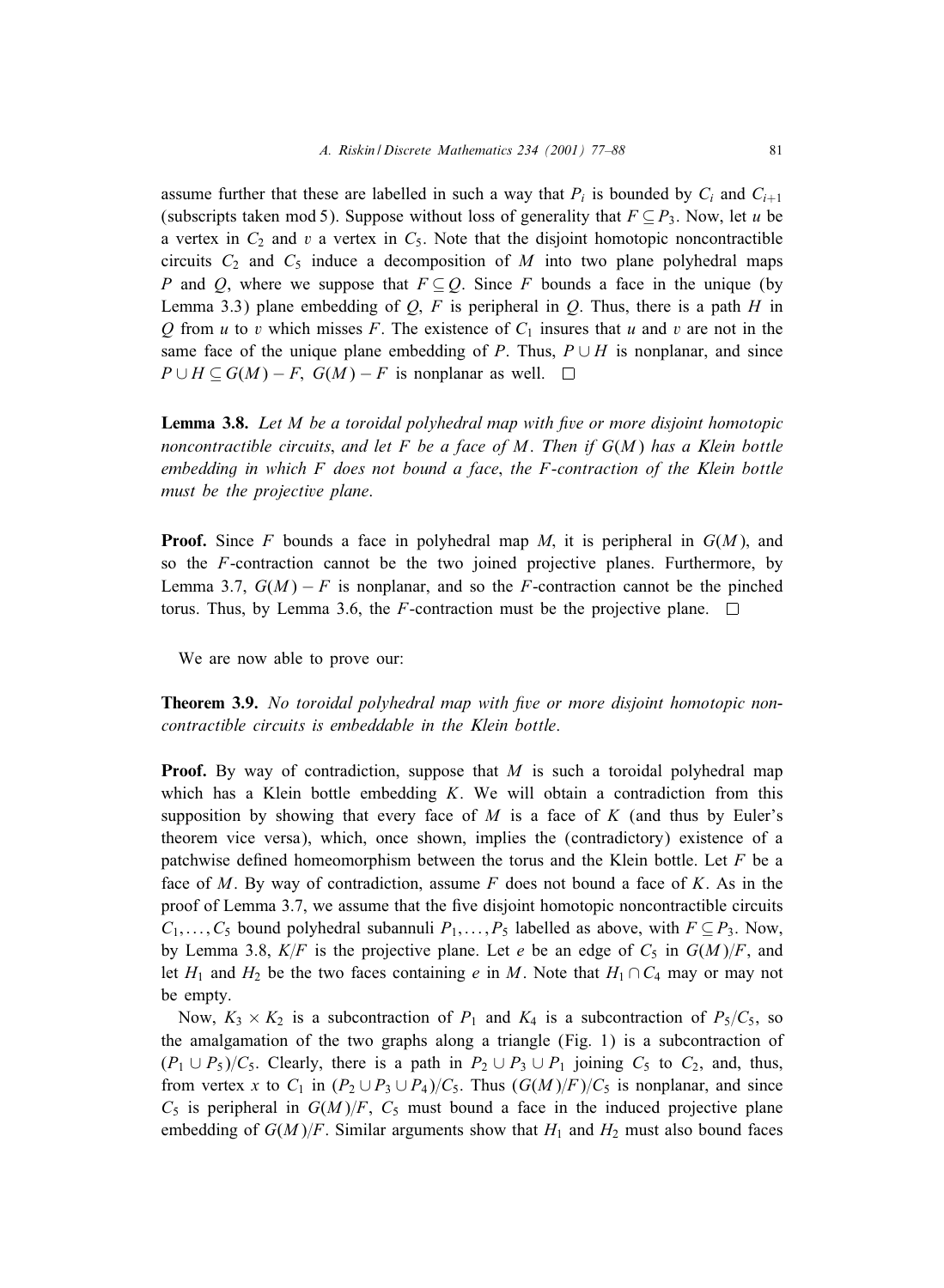82 *A. Riskin / Discrete Mathematics 234 (2001) 77–88*



Fig. 1.

in that embedding, yielding three faces on edge  $e$  in the embedding, a contradiction. Thus, F must be a face in  $K$ .  $\square$ 

**Lemma 3.10.**  $C_4 \times C_4$  *is not embeddable on the Klein bottle.* 

**Proof.**  $C_4 \times C_4$  is the 4-cube, which was shown by Jungerman [5] to have nonorientable genus 3.  $\Box$ 

**Corollary 3.11.**  $C_3 \times C_3$  *and*  $C_3 \times C_4$  *are the only products of cycles which are embeddable in the Klein bottle*.

#### 4. Klein bottle crossing numbers of products of cycles

**Theorem 4.1.** *Except for*  $m = 3$  *and*  $n = 3$  *or* 4

$$
\overline{\overline{cr_2}}(C_m \times C_n) = \begin{cases} 2t_{k-1} = k^2 - k & \text{for } m = 2k, \\ t_{k-1} + t_k = k^2 & \text{for } m = 2k + 1, \end{cases}
$$

*where*  $m \le n$  *and*  $t_k$  *is the kth triangular number*  $k(k + 1)/2$ .

**Proof.** Figs. 2–4 show drawings of  $C_3 \times C_n$ ,  $C_4 \times C_n$ , and  $C_5 \times C_n$  with 1, 2, and 4 crossings, respectively. Note that in the figures the vertex labels show how the boundaries are to be identified. Note that the crossings in the drawing of  $C_{2k} \times C_n$  consist of two triangular groups, each with  $(k^2 - k)/2$  crossings. To obtain the drawings of  $C_{2k+1} \times C_n$  from that of  $C_{2k} \times C_n$ , the new meridian is drawn across each of the edges involved in one of these groups of crossings, adding  $k$  new crossings, and yielding  $k^2 - k + k = k^2$  crossings altogether. The drawing of  $C_{2k+2} \times C_n$  is obtained from that of  $C_{2k+1} \times C_n$  in a similar manner.  $\square$ 

Corollary 4.5.  $\overline{\overline{cr_2}}(C_3 \times C_n) = 1$  for  $n \ge 5$ .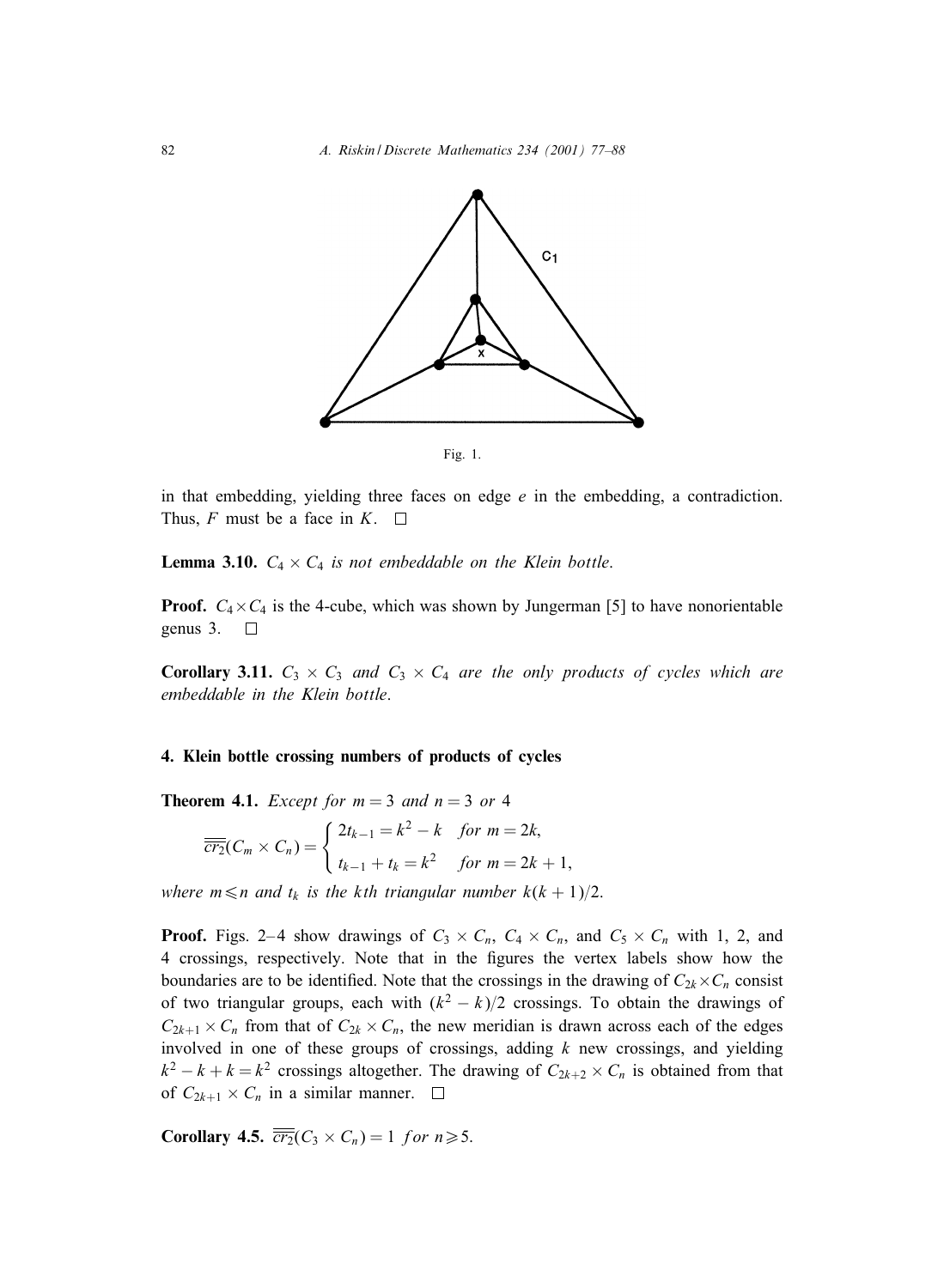

**Proof.** Apply Theorem 4.1 and Corollary 3.10.  $\Box$ 

Now, in order to establish our result for  $m = 4$ , we will need two lemmas (the first is from [12]).

Lemma 4.6. *If a polyhedral map M on the pinched torus has three disjoint circuits which bound disks containing the pinch point*; *then* G(M) *is not projective planar*.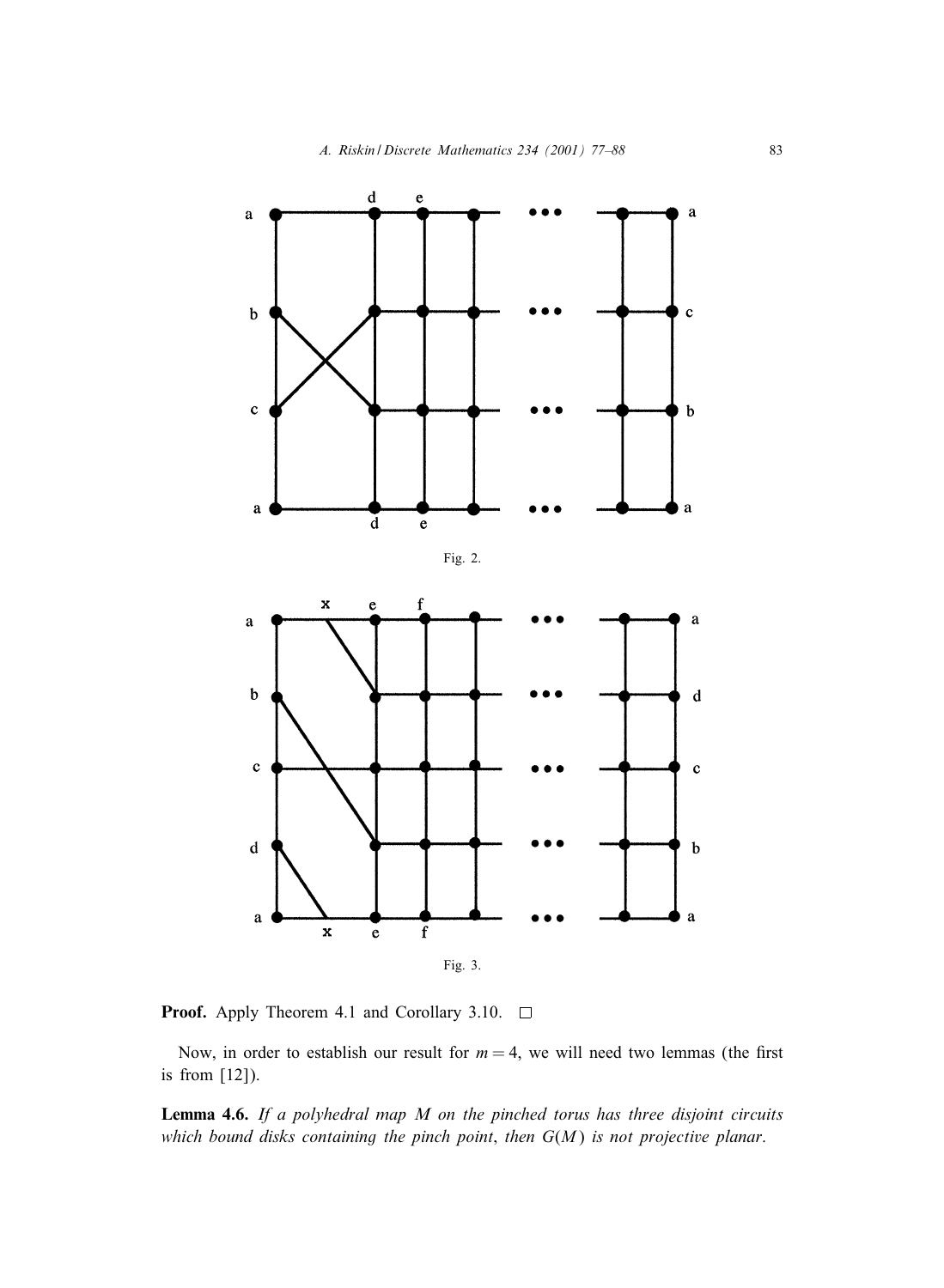

**Lemma 4.7.** If  $C_3 \times C_4$  *is embedded in the Klein bottle, then all four triangles must bound faces*.

Proof. Since the four triangles are peripheral circuits, they must either bound faces or else be noncontractible. If one triangle, say  $T$ , is noncontractible, then the  $T$ -contraction graph G has an induced imbedding in one of the three contractions of the Klein bottle. Since  $G$  is not merely 1-connected, the contraction consisting of the two joined projective planes is not possible. Furthermore, because the T-contraction of  $C_3 \times C_4$ is exactly the type of map to which Lemma 4.6 applies, the projective plane is also ruled out as a possible contraction. Thus the only possibility is the pinched torus. In the induced embedding the vertex  $v$  to which  $T$  was collapsed lies on the pinch point. Thus, removing v and separating the pinched torus at the pinch point yields  $K_2 \times C_3$ embedded in the sphere. The graph  $K_2 \times C_3$  is planar and 3-connected, so by Steinitz's Theorem has exactly one embedding in the sphere. Thus, the  $T$ -contraction has exactly one embedding on the pinched torus. However, it is clear that this embedding cannot come from collapsing  $T$  on the Klein bottle, but only from collapsing  $T$  on the torus, a contradiction. Thus no triangle of  $C_3 \times C_4$  is noncontractible in the embedding, so their nonseparability implies that they all bound faces.  $\Box$ 

**Theorem 4.8.**  $\overline{\overline{cr_2}}(C_4 \times C_n) = 2$ .

**Proof.** In this proof, it will be convenient to denote the length of the bounding circuit of a face F by  $\mathcal{L}(F)$ . Clearly it will suffice to show that  $\overline{cr_2}(C_4 \times C_4) = 2$ . By way of contradiction, assume there is a drawing of  $C_4 \times C_4$  on the Klein bottle with only one crossing. Then  $(C_4 \times C_4)$ -e is embeddable on the Klein bottle. This embedding in turn induces an embedding M of  $C_3 \times C_4$  on the Klein bottle which has a face F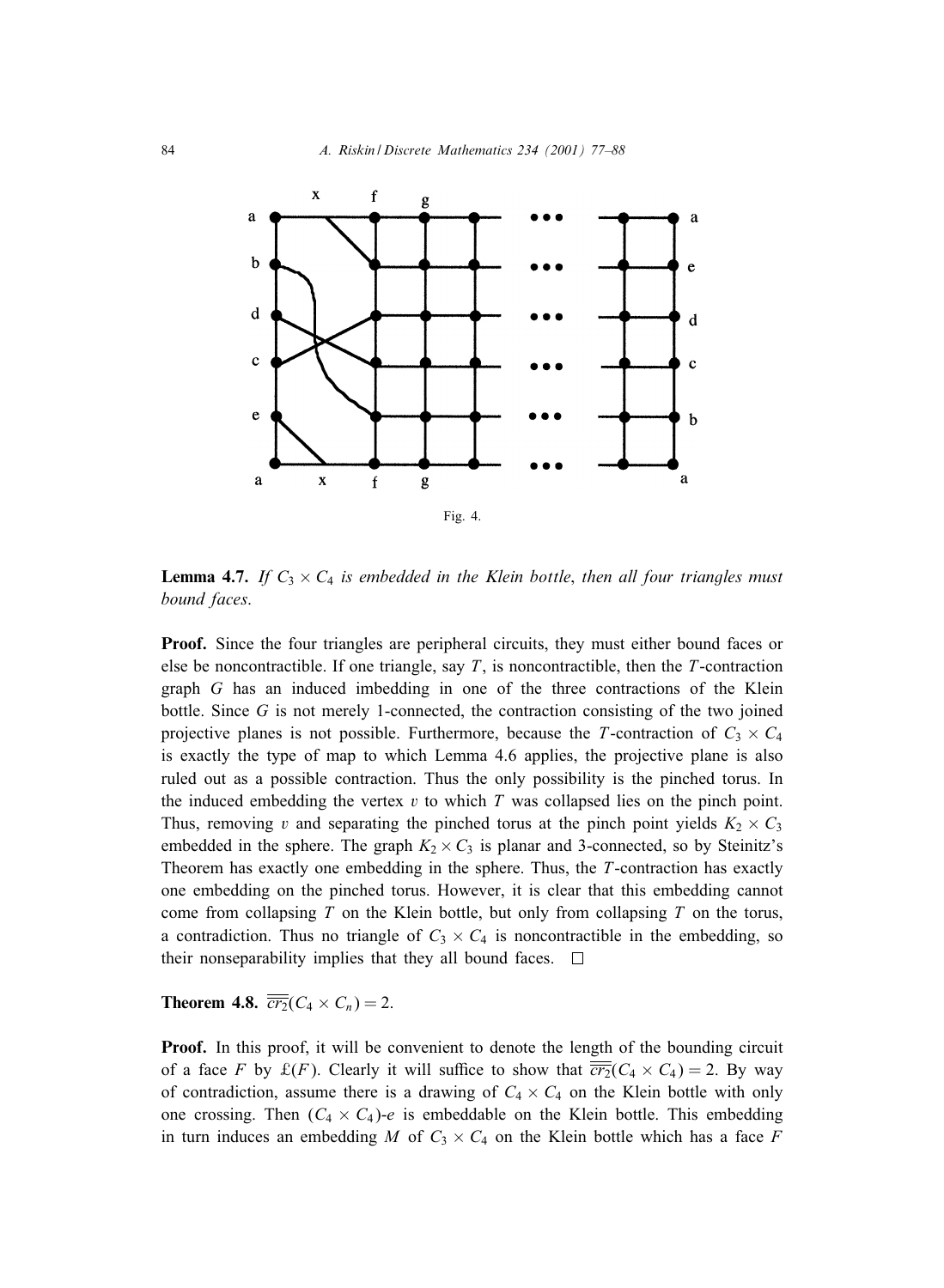which contains three corresponding edges from three of the triangles of  $C_3 \times C_4$  (this last because the embedding is induced by an embedding of  $(C_4 \times C_4)$ -e). Since the triangles of  $C_3 \times C_4$  are disjoint,  $\mathcal{L}(F) \ge 6$ .

However, there are no appropriate circuits in  $C_3 \times C_4$  of length 6, and standard counting arguments imply that each face in a Klein bottle embedding of  $C_3 \times C_4$  has length at most 8, so that  $\mathcal{L}(F) = 7$  or 8. If  $\mathcal{L}(F) = 7$ , standard counting arguments imply that M has a face of length 5. However, each circuit in  $C_3 \times C_4$  of length 5 has a chord. Thus a circuit of length 5 cannot bound a face since byLemma 4.7, every triangle bounds a face, and two faces which meet in two consecutive edges implythe existence of a 2-valent vertex, of which there are none in  $C_3 \times C_4$ .

Thus  $\mathcal{L}(F) = 8$ . It follows from a similar argument that F contains corresponding edges from all four triangles of  $C_3 \times C_4$ , and that these occur in a cyclic order which will admit completion up to a Klein bottle embedding of  $C_4 \times C_4$ . This contradicts Corollary 3.10.  $\Box$ 

Finally, in order to establish our result for  $m = 5$  and 6, we need the following lemmas:

**Lemma 4.9.** If D is a 3 *crossing drawing of*  $C_5 \times C_5$  *on the Klein bottle, then* (a) *no edge is crossed twice in D*; *and* (b) *no vertex is incident with two crossed edges in D*.

**Proof of (b).** If there were such a vertex in  $D$ , removing it would yield a 1 crossing drawing of a graph of which  $C_4 \times C_4$  is a subgraph, contradicting Theorem 4.6. Part (a) follows directly from (b).  $\Box$ 

**Lemma 4.10.** If D is a 3-crossing drawing of  $C_5 \times C_5$  on the Klein bottle, the six *crossed edges of D must lie on parallel meridians*.

**Proof.** By way of contradiction, assume that one crossed edge lies in a meridian orthogonal to a meridian containing another crossed edge. Then by Lemma 4.9 there will exist two crossed edges in orthogonal meridians which do not cross one another. Removing these two meridians yields a 1-crossing drawing of  $C_4 \times C_4$ , in contradiction to Theorem 4.8.  $\Box$ 

**Lemma 4.11.** If D is a 3-*crossing drawing of*  $C_5 \times C_5$  *on the Klein bottle and edges e and f cross one another in D*; *then e and f lie in the same meridian*.

**Proof.** Suppose by way of contradiction that there is a 3-crossing drawing  $D$  in which edges  $e$  and  $f$  cross one another and yet lie in different parallel (by Lemma 4.10) meridians  $M_1$  and  $M_2$ . First, we will show that collapsing either  $M_1$  or  $M_2$  in D yields the pinched torus. First of all, both must be noncontractible in  $D$ , since if one bounded, the fact that it was once crossed would implythat it was twice crossed, and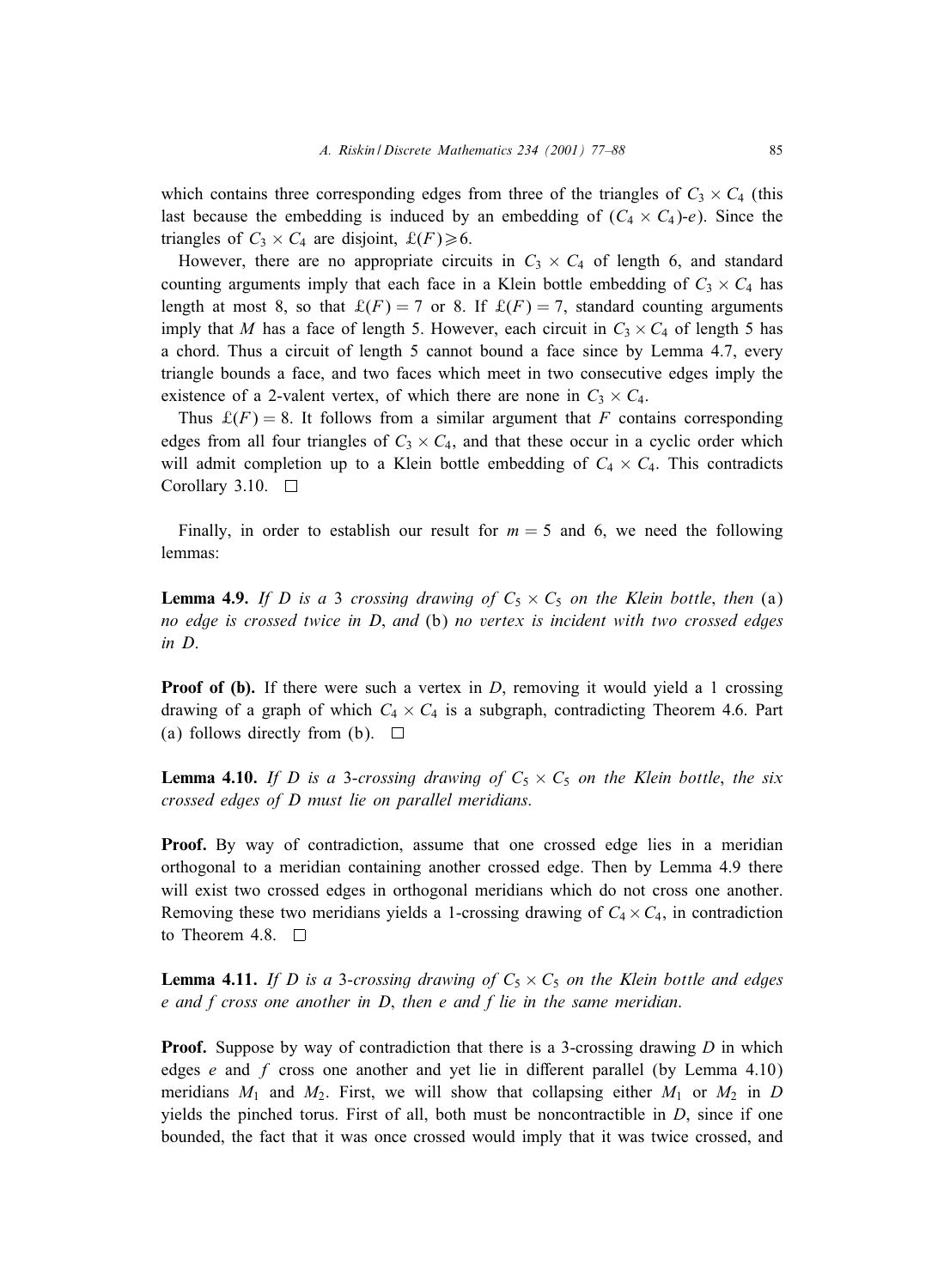

then removing it would yield the same type of contradiction obtained above. Now, by way of contradiction, assume that collapsing  $M_1$  does not yield the pinched torus. Since  $M_1$  is peripheral, collapsing it must then yield the projective plane. Thus, removing  $M_2$  and collapsing  $M_1$  induces a projective plane embedding of the graph G, shown in Fig. 5 embedded in the pinched torus, with two crossings on the three circuits homotopic to the vertex lying on the pinch point in the figure. Note that in the figure, the pinched torus is produced byidentifying the upper and lower arcs to produce a 'stretched sphere', and then the two points labelled ' $p$ ' are identified to produce the pinch. Clearly, these crossings can be eliminated by removing one edge each from two of the horizontal (in the figure) face bands, leaving the remaining graph embedded in the projective plane. However, by Lemma 4.6, that graph is not projective planar. Thus collapsing  $M_1$  must yield the pinched torus. Naturally the same argument works for  $M_2$ .

Now, when we consider the torus as the smooth twofold orientable cover of the Klein bottle, the drawing D has as preimage a drawing  $D'$  of a different graph drawn in the torus. Since  $M_i$  collapses the Klein bottle to the pinched torus, each  $M_i$  must have as its preimage in D' a pair of disjoint homotopic circuits  $\{M_{i1}, M_{i2}\} \rightarrow M_i$ . Clearly in the torus the set  $\{M_{11}, M_{12}, M_{21}, M_{22}\}$  must have either no intersections or  $\geq 4$  intersections. Thus downstairs in the Klein bottle  $M_1$  and  $M_2$  have either no intersections or  $\geq 2$ intersections. Since we assume they have at least 1, they must have at least 2. As above, this yields a contradiction.  $\square$ 

**Theorem 4.13.**  $\overline{\overline{cr_2}}(C_5 \times C_n) = 4 \ (n \geq 5).$ 

**Proof.** As before, it is sufficient to show that  $\overline{cr_2}(C_5 \times C_5) = 4$ . By an easy corollary of Theorem 4.8 it is at least 3. Bywayof contradiction, assume there is a 3-crossing drawing D of  $C_5 \times C_5$  on the Klein bottle. By Lemma 4.11, each crossing consists of two edges in the same meridian which cross each other. ByLemma 4.10 those three meridians are parallel to one another. Consider then the standard embedding S of  $C_5 \times C_5$ . Clearly the three crossings can be eliminated by removing no more than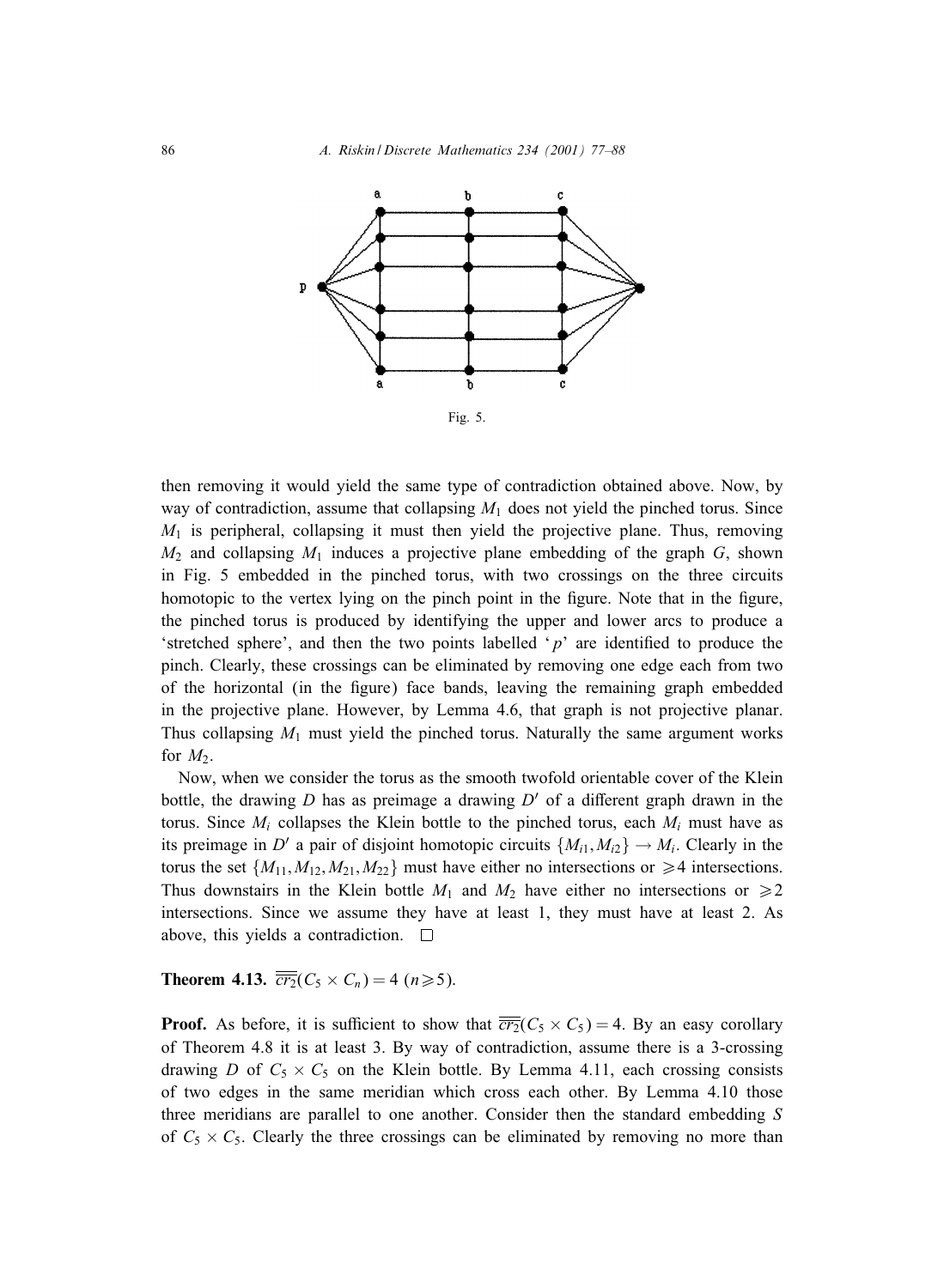two edges per parallel band of faces in S, leaving a polyhedral map on the torus with five disjoint homotopic noncontractible circuits embedded in the Klein bottle, in contradiction to Theorem 3.9. □

**Theorem 4.14.**  $\overline{\overline{cr_2}}$  ( $C_6 \times C_n$ ) = 6 ( $n \ge 6$ ).

**Proof.** As above, it is sufficient to show that  $\overline{cr_2}(C_6 \times C_6) = 6$ . An easy corollary to Theorem 4.13 shows that  $\overline{cr}_2(C_6 \times C_6) \ge 5$ . Thus by way of contradiction, assume there is a 5-crossing drawing D of  $C_6 \times C_6$  on the Klein bottle. As before, all crossed edges must lie in parallel meridians. As before, there can be no more than two crossed edges per meridian, and if there are two, theymust cross each other. The same type of arguments used above will show that edges which cross one another must lie in the same meridian, so that, as before, the 10 crossed edges are distributed among five parallel meridians with two in each meridian and those two crossing each other. Then all five crossings can be eliminated by removing five edges with no more than three from any parallel band of faces in the standard embedding of  $C_6 \times C_6$ . This leaves a polyhedral map on the torus with 6 disjoint homotopic noncontractible circuits embedded in the Klein bottle, in contradiction to Theorem 3.9.  $\Box$ 

#### 5. Conclusion and speculations

It is not possible to extend our Theorems 3.5 and 3.9 anyfarther since all toroidal maps are embeddable in the nonorientable surface with crosscap number three. The reverse problem of finding conditions on polyhedral maps on the Klein bottle sufficient to forbid toroidal embeddability is also interesting, but is complicated by the existence of the three types of noncontractible curves thereon. We conjecture that Klein bottle polyhedral maps with four disjoint homotopic noncontractible circuits of the type which collapse the Klein bottle to the pinched torus are not toroidal. Finally, we note that Corollary 3.11 shows that in some sense our nonembeddability result for the Klein bottle is the best possible. The fact that  $C_3 \times C_3$  is embeddable on the projective plane shows that in the same sense our nonembeddability result for the projective plane is the best possible. We have shown that equality holds in Theorem 4.1 for  $3 \le m \le 6$ . Naturally, we conjecture that it holds for  $m > 6$  as well.

#### References

- [1] L. Beineke, R. Ringeisen, On the crossing numbers of products of cycles and graphs of order 4, J. Graph Theory4 (1980) 145–155.
- [2] G. Chartrand, L. Lesniak, Graphs and Digraphs, Wadsworth and Brooks, Monterey, CA, 1994.
- [3] P. Franklin, A six colour problem, J. Math. Phys. 13 (1934) 363-369.
- [4] F. Harary, P. Kainen, A. Schwenk, Toroidal graphs with arbitrarily high crossing numbers, Nanta. Math. 6 (1973) 58–67.
- [5] M. Jungerman, The non-orientable genus of the *n*-cube, Pacific J. Math. 76 (1978)  $443-451$ .